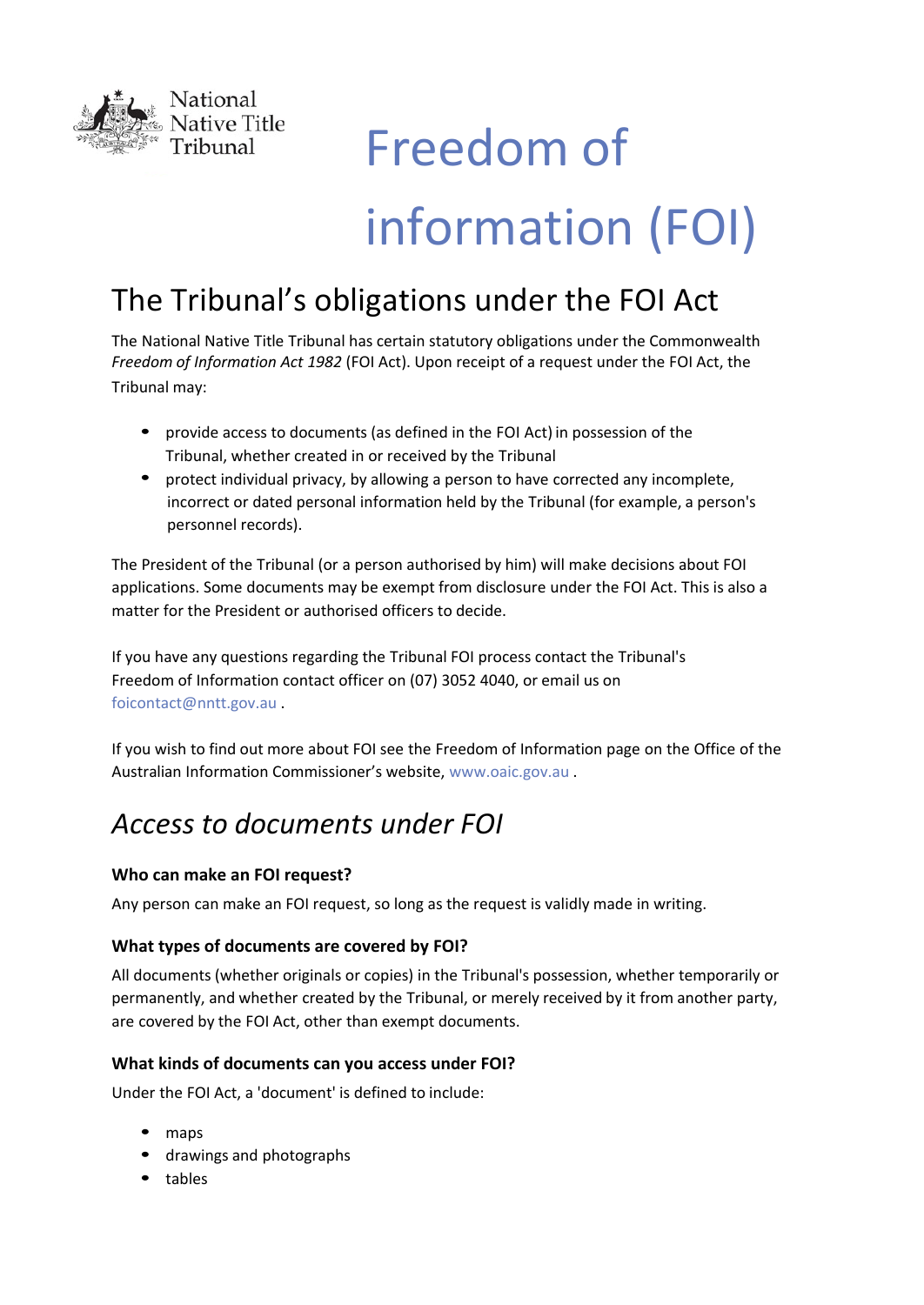- sound and video recordings
- computer discs
- information stored on the computer hard drive itself.

#### **How can you make an FOI request?**

An FOI request must be made in writing to the Tribunal. The request should contain enough information to identify the documents which you want to access. Where an unclear request is made, the Tribunal is obliged to take reasonable steps to assist people to identify the documents they seek to access.

#### **How much do you have to pay when you make an FOI request?**

There are no application fees. No costs apply where a person requests access to their personal information and no charges apply if the FOI statutory timeframe is not met. Charges may be payable (usually on an hourly rate) for time spent by the Tribunal in locating the documents requested, and granting access. If this is applicable, you will be notified by the Tribunal of an estimate of these additional charges.

Fees may be payable under FOI. For more information, please see the guidelines [issued u](https://www.oaic.gov.au/freedom-of-information/foi-guidelines)nder section 93A of the FOI Act available on the Office of the Australian Information Commissioner's website.

## **Can charges for FOI requests be waived?**

The fees normally payable for FOI requests may be reduced, waived or remitted by the Tribunal in particular cases. For example, the fees may be waived or remitted if you can show that payment of the FOI fees will cause you financial hardship, or that it is in the public interest to give access to the document without charging full or any fees.

#### **What happens after you make an FOI request in writing?**

The Tribunal must take all reasonable steps to notify you that it has received your request within 14 days of receiving your FOI request.

The Tribunal must make a decision in relation to your FOI request within 30 days of the date of receiving your request. If the Tribunal requires an extension of time for a further 30 days, you will be notified as soon as practicable.

If the documents you have requested concern another person, the Tribunal must write to that other person to seek their comments before making a decision about your FOI request. If this is the case, the Tribunal will write to you and tell you that it is consulting with other persons. If this happens, then after consulting with those other persons, the Tribunal must make a decision about your FOI request within 60 days of receiving your FOI request.

# **Why might the Tribunal need to consult with third parties before making a decision in relation to your FOI request?**

Where information in a document concerns another person, and where an exemption (or conditional exemption) under the FOI Act may apply to disclosure of that information, the Tribunal must consult with that person, to find out whether or not they have any objection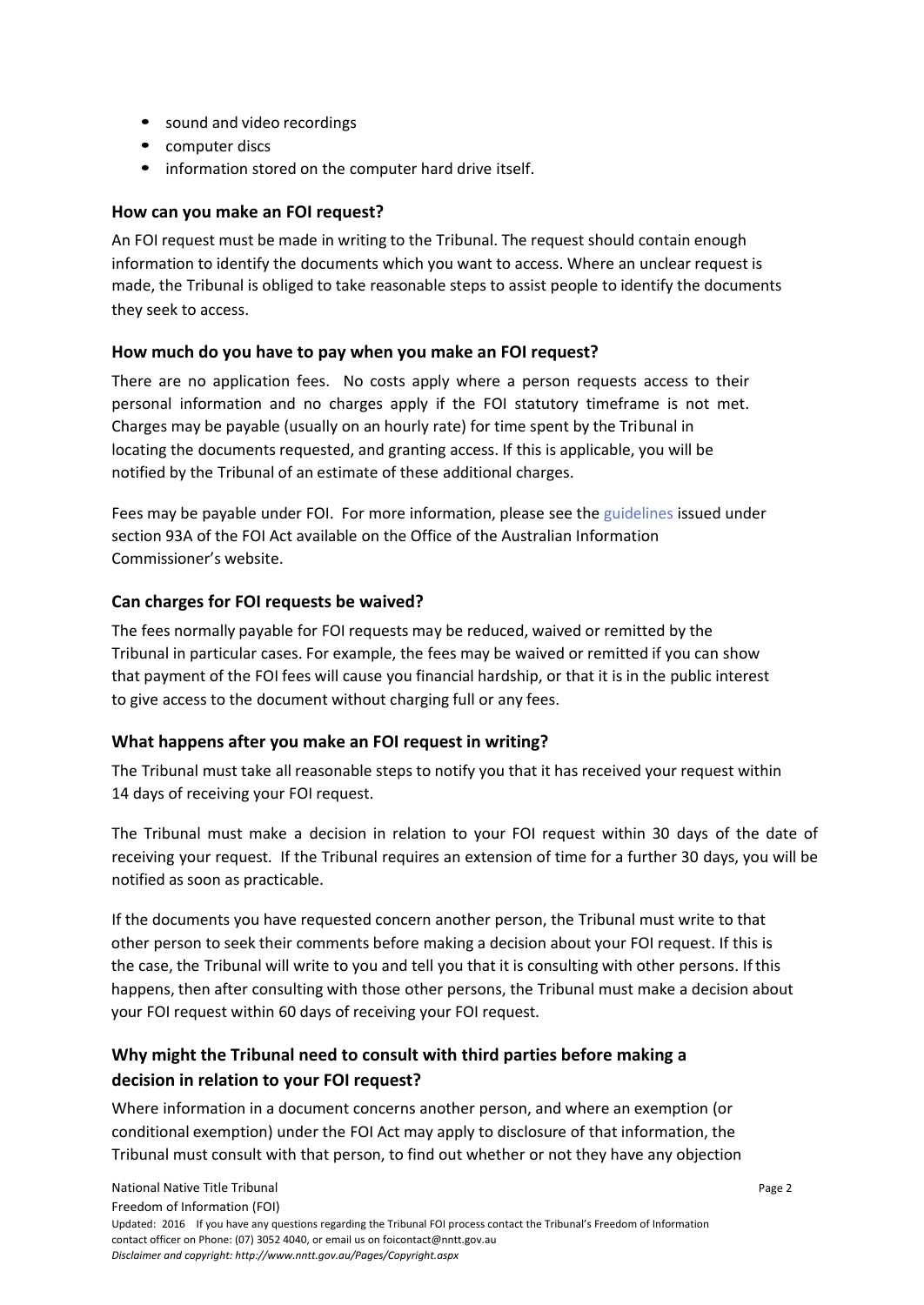to the release of that information to you under the FOI request. For example, a person may oppose the release of documents falling within the FOI request on the basis that the documents contain personal information or confidential business information.

After consulting with that other person, the Tribunal may decide that the document is not exempt (or conditionally exempt as the case may be), despite any objections that person might have had to release of the documents under FOI. If this is the case, the objectors must be notified of the Tribunal's decision to release the documents, and provided with written reasons for the decision.

The Tribunal cannot give access to any of the disputed documents until after the objectors have had an opportunity to exercise their rights of review if they feel that the information should not be released.

The objectors have 30 days from the date of the Tribunal's decision to release documents to apply to the Tribunal for an internal review of that decision, or to make a review application to the Administrative Appeals Tribunal (AAT). If the objectors apply for internal review, and are dissatisfied with the result of that internal review, they have another 30 days from the date of being given notice of the review decision to apply to the AAT for a review of that decision.

If the objectors do not make any review applications within these timeframes, the Tribunal may proceed to give you access to the documents in accordance with your application.

#### **Who makes a decision in relation to your FOI request?**

Under the FOI Act, the President and any officers he authorises can make decisions concerning FOI requests made to the Tribunal. The decision-maker is identified in any reasons that must be provided under the FOI Act. Where an application for internal review of the primary decision has been made, a different decision-maker undertakes the review.

#### **Not all documents are available under FOI**

The grant of a broad right of access to the public in relation to documents held by Commonwealth agencies is reduced by some statutory exemptions and conditional exemptions. The public interest conditional exemptions provide for access to be given unless it would, on balance, be contrary to the public interest.

The exemptions provide certain grounds for refusing disclosure of documents to people who make FOI applications. There may be more than one exemption that applies to a document.

The exemptions will be applied to protect essential public interests (including the proper functioning of the Tribunal), documents containing material obtained in confidence and the private and business affairs of third persons.

The Tribunal may refuse to process a request where to do so would substantially and unreasonably divert the resources of the agency. This may arise if, for instance, a request is made for 'all documents relating to native title claims and pastoral leases in any of the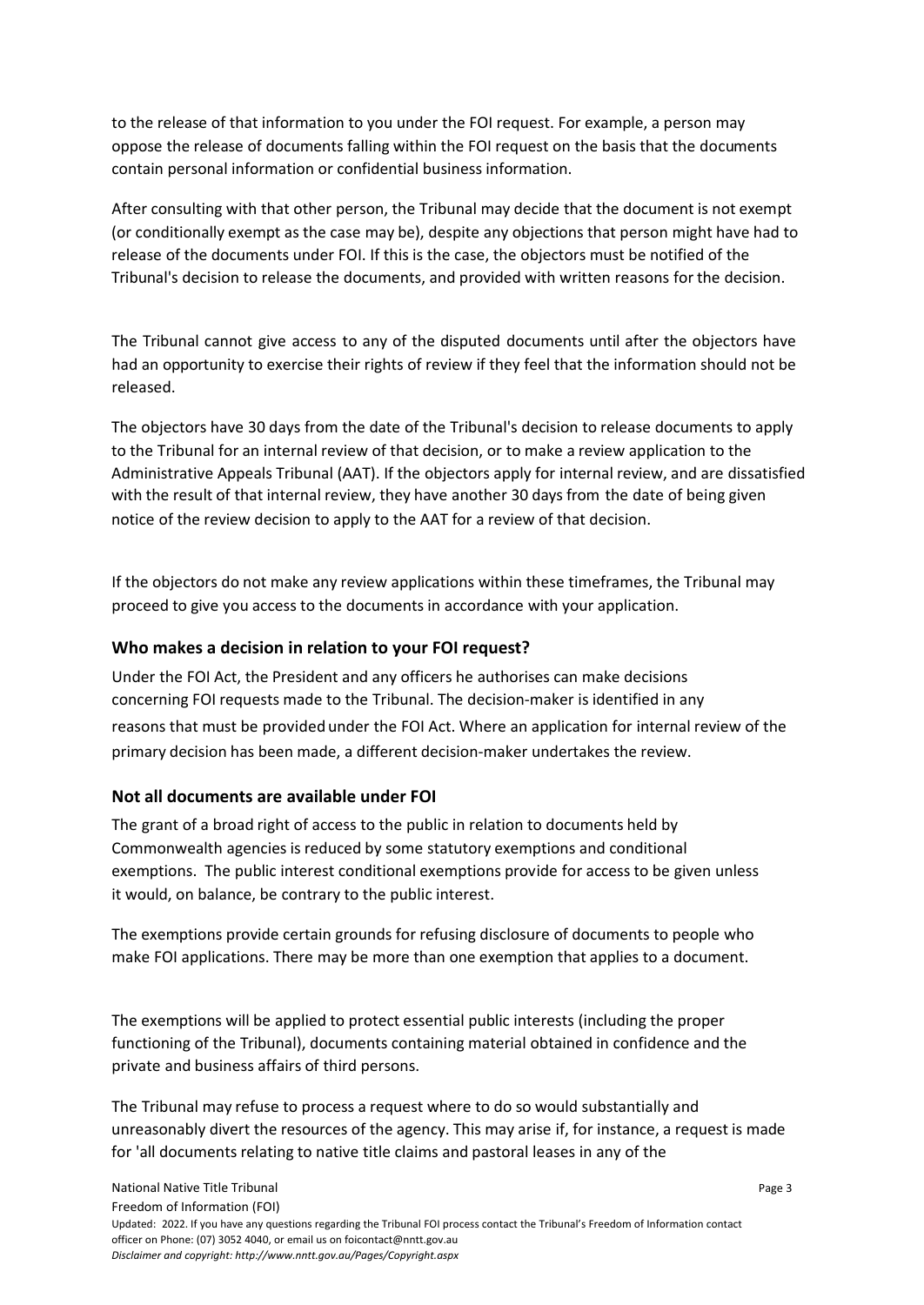Tribunal's files'. The Tribunal must first give you an opportunity to consult with it in an effort to reduce the request to a manageable size.

#### **Public interest test**

A new single public interest test weighted towards disclosure now applies to a greater range of exemption categories. The FOI Act lists certain factors favouring access in the public interest. Factors favouring disclosure include promotion of the objects of the FOI Act and informing debate on matters of public importance. Factors which are not conducive to open and accountable government, including potential loss of confidence in or embarrassment to the government, may no longer be used to support non-disclosure.

Decision makers are now required to ensure the public interest factors are taken into account when they give reasons for their decision.

# **Examples of some of the exemptions under the FOI Act which may apply to certain documents:**

Documents containing:

- confidential information
- legal professional privileged communications
- information which might affect enforcement of law and protection of public safety
- information which might affect national security

# **Examples of some public interest conditional exemptions under the FOI Act which may**

#### **apply to certain documents**

A document is conditionally exempt if disclosure would, or could reasonably be expected to:

- cause damage to relations between the Commonwealth and a State
- unreasonably affect business or professional affairs
- involve the unreasonable disclosure of personal information about any person (including a deceased person)
- would disclose matter (deliberative matter) in the nature of advice or recommendations prepared or consultation or deliberation that has taken place in the deliberative processes involved in the functions of an agency, or minister

#### **Viewing documents to which you have been granted access under FOI**

The Tribunal may provide you with access to documents in a variety of forms, including:

- inspecting the hard copy document
- providing a copy of the document
- allowing you to listen to or view a 'document' which is in the form of a video or audio tape;
- providing a transcript of a document
- providing access to electronic copies of documents stored on a computer.

Page 4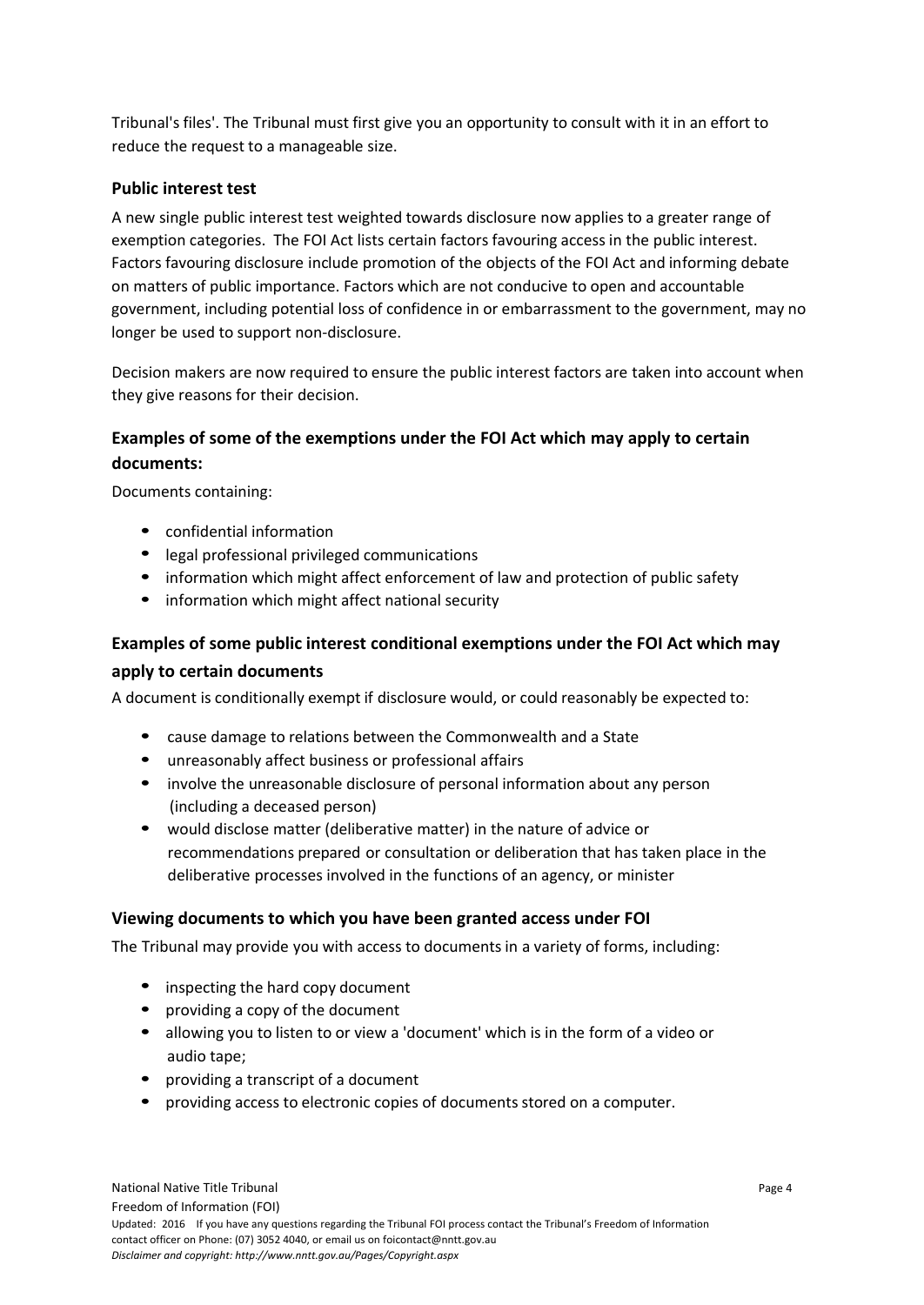The Tribunal may also grant access to edited forms of requested documents, with any exempt or irrelevant material deleted in the copy supplied to you as the applicant.

## **What happens if the Tribunal decides not to give access to documents in accordance with your FOI request?**

If the President or any authorised officer denies access to requested documents under FOI, they must do certain things, including providing written reasons for that decision, setting out:

- the findings on material questions of fact and the material on which those findings were based
- the public interest factors taken into account in the decision
- information about your rights of review with respect to the decision
- the name and designation of the decision-maker
- whether any irrelevant or exempt matters have been deleted from a document, and the ground for the deletion

You may, within 30 days of being given notice of the Tribunal's decision, ask for an internal review of the decision by a person other than the original decision-maker. The Tribunal may extend this timeframe. The review will be conducted by someone other than the original decision-maker. The reviewer will consider your FOI review request from the beginning.

If you are dissatisfied with the outcome of the internal review, you may apply to the Administrative Appeals Tribunal (AAT) within 60 days of the date of being notified of the original decision made by the Tribunal for a review of the final decision of the Tribunal. This timeframe may be extended by the AAT.

If you are applying for access to documents under FOI and are unhappy with the Tribunal's decision, you must apply for internal review before you can apply to the AAT.

The review rights for third parties are different. If you are a third party who does not wish to have certain documents disclosed, you can either apply for an internal review of the Tribunal's decision within 30 days of being given notice of that decision, or apply directly to the AAT for a review of the Tribunal's decision. If you are still dissatisfied with the outcome of the Tribunal's review decision, you then have another 30 days from the date of being given notice of the review decision to apply to the AAT for a review of the Tribunal's decision.

There is no fee for an application for internal review. The fee for an application to the AAT and further information is available from the Administrative Appeals Tribunal (AAT) at www.aat.gov.au . No fee [is payable if](http://www.aat.gov.au/) the decision under review relates to a decision under Schedule 3 of the *Administrative Appeals Tribunal Regulations 1976.*

You can also ask the Information Commissioner to review the Tribunal's decision. The Information Commissioner may perform the same functions and exercise the powers of the person who made the reviewable decision and the Information Commissioner's decision has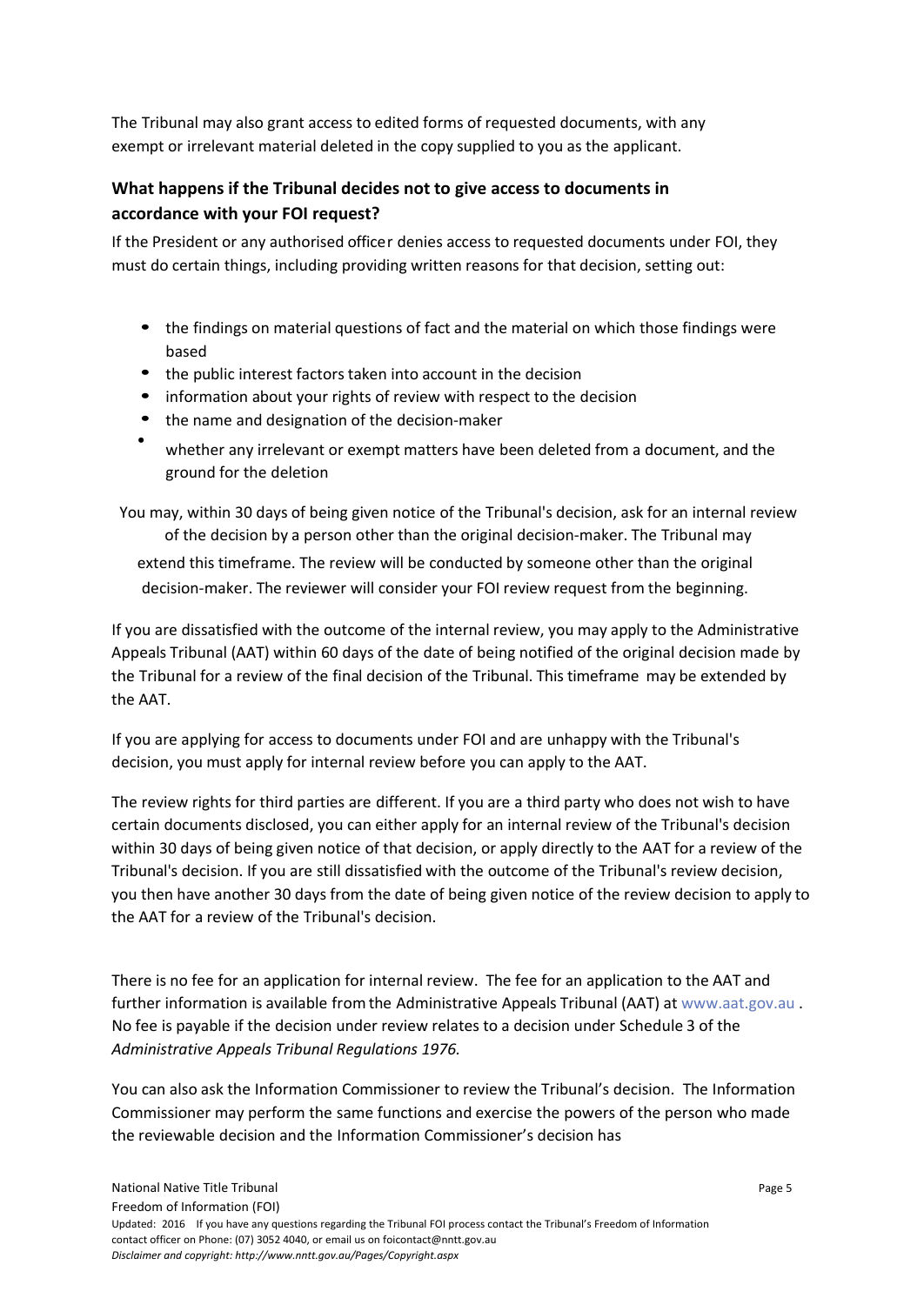the same effect. For more information, see the Office of the Australian Information Commissioner's website, w[ww.oaic.gov.au](http://www.oaic.gov.au/) .

# *Amendment and correction of personal records*

Under the FOI Act, you can also apply to the Tribunal for an amendment or annotation of your personal information that is contained in a document of the Tribunal, in the following circumstances:

- access to the document must have been provided to you lawfully (e.g. pursuant to the access provisions of the FOI Act)
- the information in question must be incomplete, incorrect, out of date or misleading
- the information must have been used, or be in use, or be available for use, by the Tribunal for administrative purposes

#### **What kinds of personal records does the Tribunal hold?**

Some of the types of records that the Tribunal holds which may contain personal information include:

- the various registers which the Tribunal keeps under the *Native Title Act 1993* (Cwlth)
- personnel records
- recruitment and position files
- performance appraisal assessments and ratings
- administrative files
- litigation files
- accident, rehabilitation, compensation and medical records
- application and objection files

#### **How can you have your personal records corrected?**

If you want to correct your personal information, you must apply in writing to the Tribunal, explaining why the information held by the Tribunal is inaccurate, and state the amendment sought.

The amendment may consist of a correction of documents, or an annotation to documents. There is no fee for the amendment of your personal records.

#### **What happens after you make a request in writing to have your records corrected?** The

Tribunal must tell you what it has decided in relation to your request within 30 days. The Tribunal may correct your personal information, but is not bound to use the particular correction you provide.

# **What if the Tribunal does not fully comply with the request for amendment of your personal records?**

If the Tribunal has decided not to make the changes you have requested, it must tell you why, and inform you of your rights of review. You may ask another person in the Tribunal